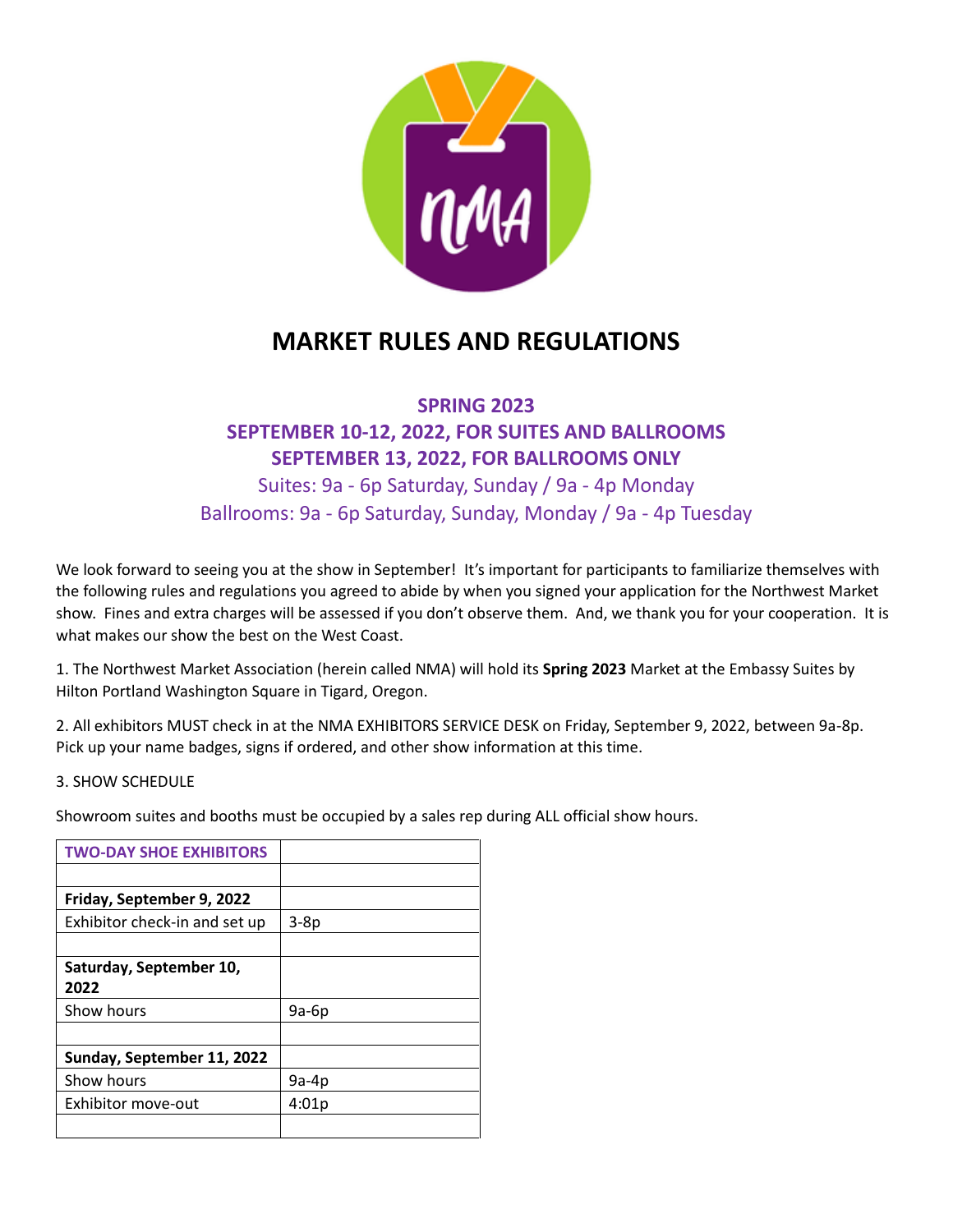| Monday, September 12,<br>2022                |                                 |
|----------------------------------------------|---------------------------------|
|                                              | Until hotel's check-out         |
| Exhibitor move-out                           | time                            |
|                                              |                                 |
| <b>THREE-DAY SUITE EXHIBI-</b>               |                                 |
| <b>TORS</b>                                  |                                 |
|                                              |                                 |
| Friday, September 9, 2022                    |                                 |
| Exhibitor check-in and set up                | $3-8p$                          |
| Saturday, September 10,<br>2022              |                                 |
| Show hours                                   | 9a-6p                           |
|                                              |                                 |
| Sunday, September 11, 2022                   |                                 |
| Show hours                                   | 9a-6p                           |
|                                              |                                 |
| Monday, September 12,<br>2022                |                                 |
| Show hours                                   | $9a-4p$                         |
| Exhibitor move-out                           | 4:01p                           |
|                                              |                                 |
| Tuesday, September 13,<br>2022               |                                 |
| Exhibitor move-out                           | Until hotel's check-out<br>time |
|                                              |                                 |
| <b>FOUR-DAY BOOTH EXHIBI-</b><br><b>TORS</b> |                                 |
|                                              |                                 |
| Friday, September 9, 2022                    |                                 |
| Exhibitor check-in and set up                | $9a-8p$                         |
|                                              |                                 |
| Saturday, September 10,<br>2022              |                                 |
| Show hours                                   | 9a-6p                           |
|                                              |                                 |
| Sunday, September 11, 2022                   |                                 |
| Show hours                                   | 9a-6p                           |
|                                              |                                 |
| Monday, September 12,<br>2022                |                                 |
| Show hours                                   | 9a-6p                           |
|                                              |                                 |
| Tuesday, September 13,<br>2022               |                                 |
| Show hours                                   | 9a-4p                           |
| Exhibitor move-out                           | 4:01-8p                         |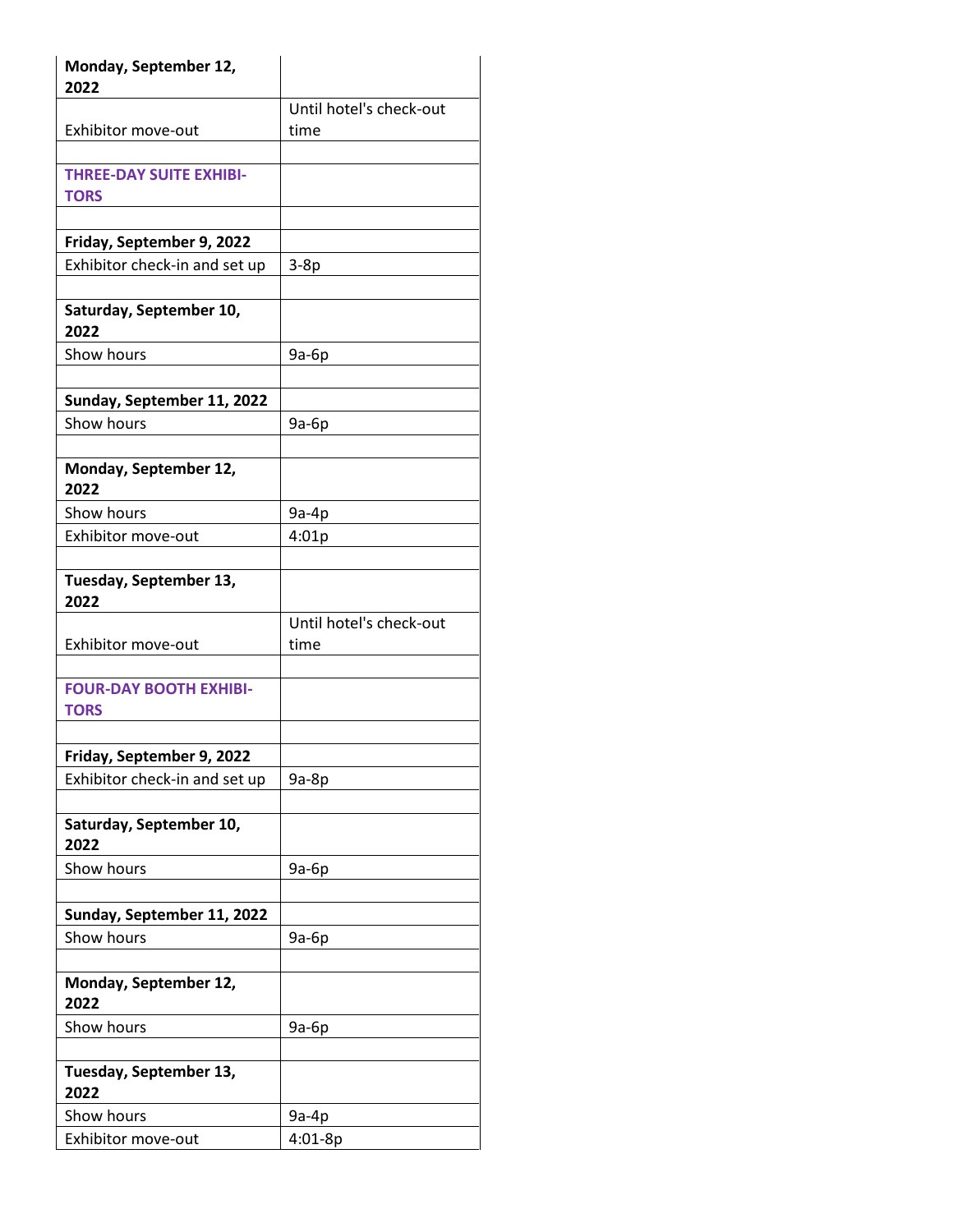#### 4. SCHEDULE OF FEES

\* Late fee, **\$100** (if not paid in full by deadline – no exceptions except new exhibitors)

\* Fee to change your online directory listing is **\$50**. If changes/corrections are found in time they will appear in the printed book or supplement. *Note*: We do not re-upload the Exhibitor Show Book.

\* Early tear down, **\$500.**

\* Should you need to cancel your suite space, it must be done 30 days prior to the show. Otherwise, the hotel will charge us for your suite.

\* Showroom suites and booths must be occupied by a sales rep during ALL official show hours. Unattended suites or booths at show, **\$100** for each occurrence.

\* Not registering additional sales reps in suites or booths, up to **\$1,000**.

5. Any exhibitor who begins tear down early, without prior consent of the NMA President or Executive Director, will be penalized **\$500.** Each and every individual along with the line MUST remain open until the official closing time.

6. Cancellation or request for change of space assignment is permitted within five (5) days following the show deadline. It is not always possible to change your space assignment based on a number of show variables. Cancellation of space thereafter or failure to be at the show (NO SHOW) will cost the exhibitor 100 percent of his/her market and space fees. There are no refunds of registration (exhibitor show) fees and annual dues.

7. No exhibitor is allowed to assign, sublet or apportion the whole or any part of space neither allotted him/her nor exhibit therein any other goods than those manufactured and sold in the regular course of business by the exhibitor unless permission is granted in writing by the Executive Director.

8. The individual applying for exhibit space is responsible for any registering additional sales reps in said space and for the payment of a show fee for each sales rep exhibitor in the booth or suite. Should NMA find someone who has not registered, the individual who applied for the exhibit space must appear at the next scheduled Board meeting and be subject to a fine up to **\$1,000.**

9. The serving of alcohol is not permitted in rooms during official market hours.

10. Noise level from any demonstration or sound system is to be kept to a minimum. NMA reserves the right to determine at which point sound constitutes interference with others and must be discontinued.

11. Each exhibitor shall assume responsibility for damage to the Embassy Suites and shall indemnify accidents or injuries to exhibitors, their agents or employees. The exhibitor assumes responsibility for any accident, injury, or property damage to any person viewing his/her exhibit where such accident, injury, or property damage is caused by the negligence of the exhibitor, his agents or employees.

12. All merchandise, trade fixtures, equipment and property of any kind which may be on the licensed premises of the Embassy Suites shall be at the sole risk and hazard of the exhibitor. The exhibitor is urged to insure all property on display at the Embassy Suites. Should any of the exhibitor's property be lost, stolen, destroyed or damaged, no part of such loss or damage is to be charged to or borne by the Association or the Embassy Suites. We reserve the right to require proof of insurance from each exhibitor.

13. All exhibitors must display their official NMA sign in the hallway. This is an NMA Board and hotel requirement. Banners may be hung SAFELY on the balcony railing with zip ties.

14. No product displays or suite furniture shall be placed in the hallways. This is a hotel policy and will be strictly enforced!

15. Any exhibitor who is a no show is responsible for full payment of rooms at the Embassy Suites. Contact the Executive Director if you have an emergency.